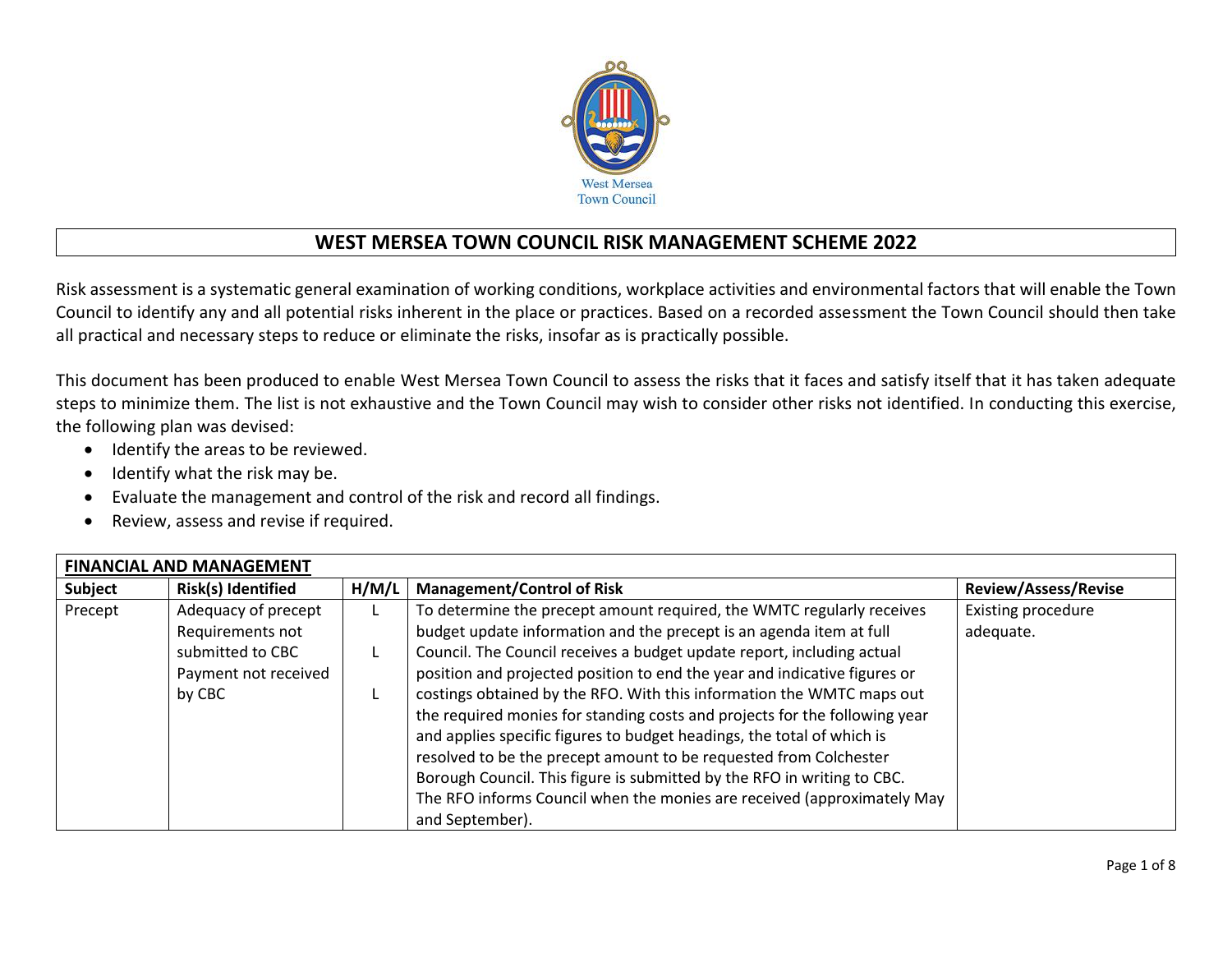| Financial<br>records                                 | Inadequate records<br><b>Financial irregularities</b>                                                                      | L<br>$\mathsf{L}$                | The Council has Financial Regulations which set out the requirements.                                                                                                                                                                                                                                                                                                                                                                                                                                                     | <b>Existing procedure</b><br>adequate.<br><b>Review the Financial</b><br>Regulations annually for<br>adequacy, improvement and<br>relevance.                                                            |
|------------------------------------------------------|----------------------------------------------------------------------------------------------------------------------------|----------------------------------|---------------------------------------------------------------------------------------------------------------------------------------------------------------------------------------------------------------------------------------------------------------------------------------------------------------------------------------------------------------------------------------------------------------------------------------------------------------------------------------------------------------------------|---------------------------------------------------------------------------------------------------------------------------------------------------------------------------------------------------------|
| <b>Bank and</b><br>banking                           | Inadequate checks<br><b>Bank mistakes</b><br>Loss<br>Charges                                                               | L<br>L<br>L<br>L                 | The Council has Financial Regulations which set out the requirements for<br>banking, cheques and reconciliation of accounts. WMTC has 4 bank<br>accounts (current, 2 reserve accounts and an NS & I account). Cheques and<br>on line banking require two signatures, there are 9 nominated Councillors<br>and the Clerk/RFO are not a signatory. The Council has a credit card which<br>the Clerk & Mayor can use for budgeted expenditure.<br>The RFO reconciles the bank accounts once a month.                         | <b>Existing procedure</b><br>adequate.<br><b>Review the Financial</b><br>Regulations and bank<br>signatory list, especially after<br>an AGM and an election.<br>Monitor the bank<br>statements monthly. |
| Cash                                                 | Loss through theft or<br>dishonesty                                                                                        | L                                | The Council has Financial Regulations which set out the requirements.<br>Cash received is banked monthly in full and petty cash is withdrawn as<br>required. The cash limit held at any one time is no more than £500.                                                                                                                                                                                                                                                                                                    | <b>Existing procedure</b><br>adequate.<br><b>Review the Financial</b><br>Regulations annually.                                                                                                          |
| Reporting<br>and auditing                            | Information<br>communication                                                                                               | L                                | A monitoring statement is produced regularly before each Council meeting<br>including Finance, with the agenda, discussed and approved at the meeting.<br>This statement includes, bank reconciliation, budget update, and a<br>breakdown of receipts and payments balanced against the bank balance.<br>Payments are listed for approval, circulated with Agendas and are displayed<br>on the website.                                                                                                                   | <b>Existing communication</b><br>procedures adequate.                                                                                                                                                   |
| Direct costs<br>Overhead<br>expenses<br><b>Debts</b> | Goods not supplied<br>but billed<br>Incorrect invoicing<br>Cheque payable<br>incorrect<br>Loss of stock<br>Unpaid invoices | L<br>L<br>L<br>$\mathsf{L}$<br>L | The Council has Financial Regulations which set out the requirements. No<br>payments are made without an invoice.<br>One Councillor is nominated to check each invoice against the associated<br>paperwork and signs the blue payment authority. Council approves the list<br>of requests for payment. The Council has minimal stocks, these are checked<br>and monitored by the Clerk and other staff.<br>Unpaid invoices to the Council for services are pursued and where possible,<br>payment is obtained in advance. | <b>Existing procedure</b><br>adequate.<br>Review the Financial<br>Regulations annually.                                                                                                                 |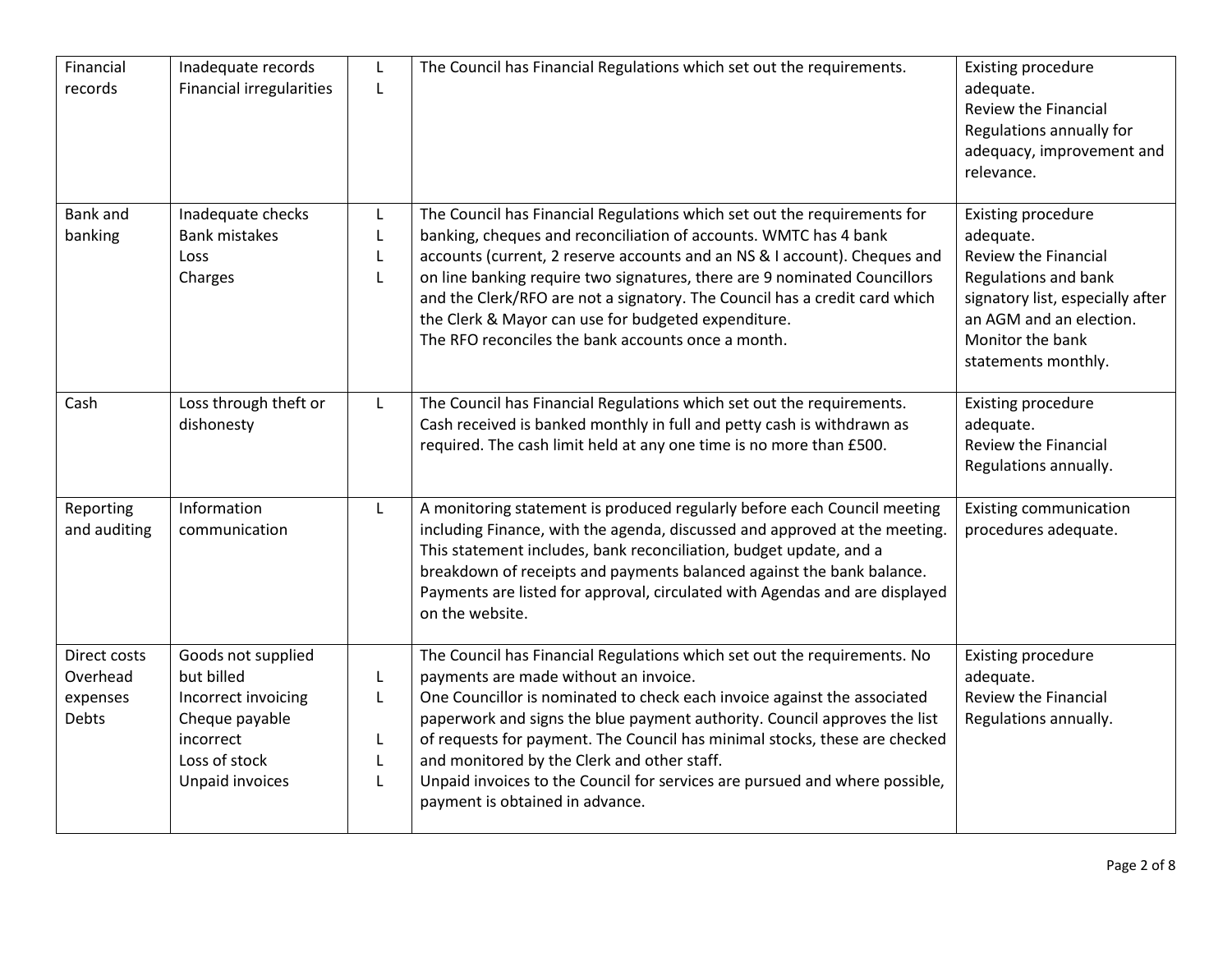| Grants and<br>$support -$<br>payable | Power to pay<br>Authorisation of<br>Council to pay      | L              | All such expenditure to go through the required Council process of<br>approval, minuted and listed accordingly if a payment is made using<br>the S137 power of expenditure. The Clerk is CILCA qualified and<br>WMTC confirmed eligibility for the General Power of Competence in<br>January 2022. The Council also has a grant awarding policy.                                                                                                                                                                                                                                                                                             | The Council will need to<br>consider spending powers if<br>the Clerk is not CILCA qualified.                                         |
|--------------------------------------|---------------------------------------------------------|----------------|----------------------------------------------------------------------------------------------------------------------------------------------------------------------------------------------------------------------------------------------------------------------------------------------------------------------------------------------------------------------------------------------------------------------------------------------------------------------------------------------------------------------------------------------------------------------------------------------------------------------------------------------|--------------------------------------------------------------------------------------------------------------------------------------|
| Grants -<br>receivable               | Receipts of Grant                                       | L              | The Town Council receives a grant for the public toilets each year<br>which is requested by the RFO. Any other grants received are fully<br>documented.                                                                                                                                                                                                                                                                                                                                                                                                                                                                                      | Procedure would need to be<br>formed, if required.                                                                                   |
| Charges $-$<br>rentals<br>payable    | Payments of charges,<br>leases, rentals                 | L              | The Town Council owns land which it leases - invoices payable for the<br>rental amounts are entered into the normal payment system for<br>authorisation.                                                                                                                                                                                                                                                                                                                                                                                                                                                                                     | Existing procedure adequate.                                                                                                         |
| Charges $-$<br>rentals<br>receivable | Receipt of rental<br>Insurance implication              | L<br>${\sf M}$ | Sports Pavilion, Rugby Changing Rooms and Tennis Pavilion - The fee<br>for the rental of the buildings and pitches is set by the Lease. The<br>Clerk issues an agreement (lease) for usage with terms and<br>conditions. Both parties sign the agreement and the Town Council<br>copy is held in Town Council records. Payment to the Council is made<br>by BACs transfer. The Town Council is notified accordingly. Mersea<br>Island Sports Association and the Rugby Club arranges its own<br>contents insurance and The Tennis Club arranges buildings and<br>contents insurance and all provide a copy to the Town Council each<br>year. | Existing procedure adequate.<br>Review agreement and fees<br>annually. Ensure payment and<br>copy of insurance document<br>received. |
| <b>Best value</b><br>Accountability  | Work awarded<br>incorrectly<br>Overspend on<br>services | L<br>M         | Normal Town Council practice is to seek 3 quotes for any substantial<br>work required to be undertaken or goods, as per the Financial<br>Regulations. For major contact services, formal competitive tenders<br>would be sought. If a problem is encountered with a contract the<br>Clerk/RFO would investigate the situation, check the quotation/<br>tender, research the problem and report to Council.                                                                                                                                                                                                                                   | Existing procedure adequate as<br>per Financial regulations.                                                                         |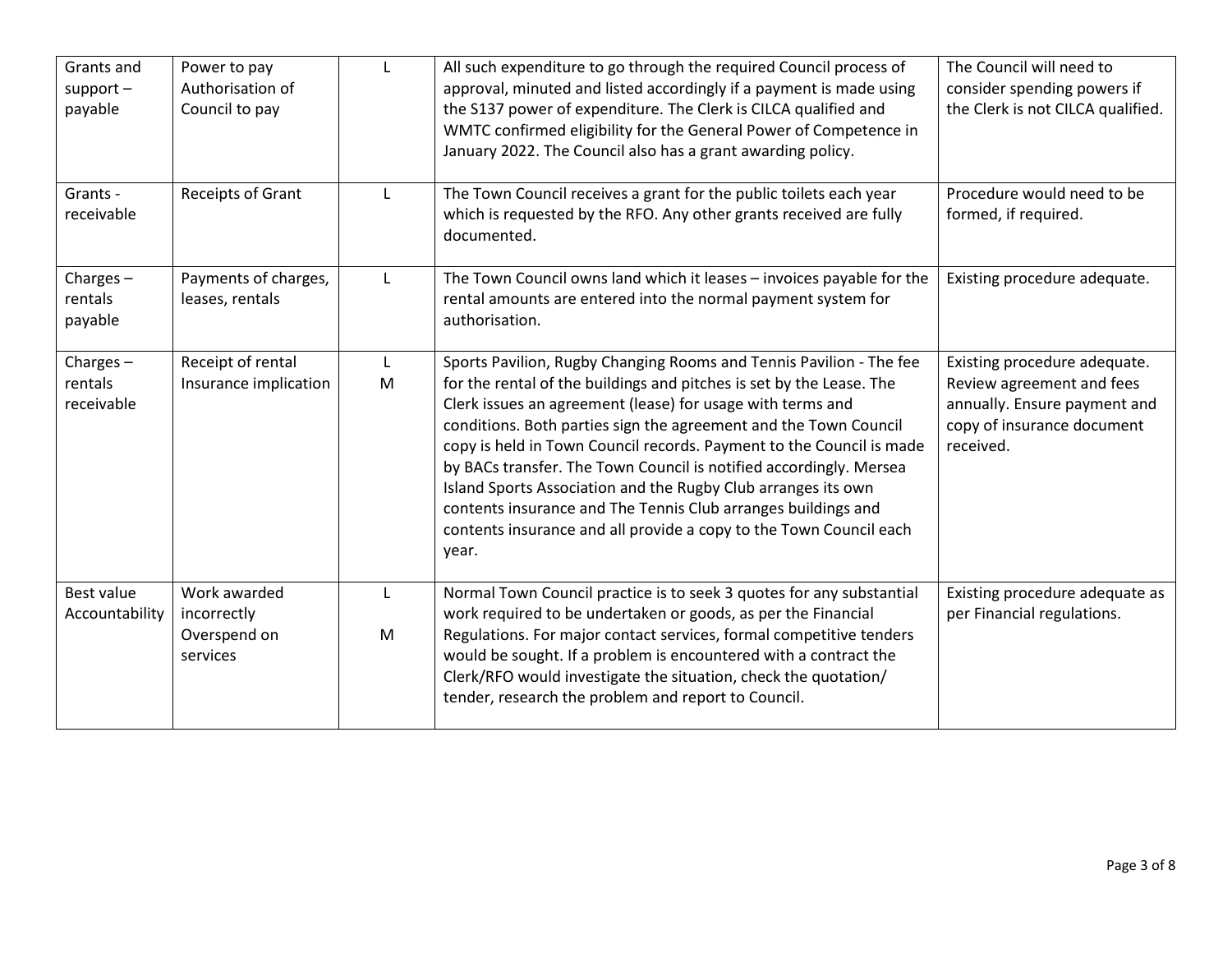| Salaries and          | Salary paid incorrectly | L | The Town Council authorises the appointment of all employees                                                                            | Existing appointment and      |
|-----------------------|-------------------------|---|-----------------------------------------------------------------------------------------------------------------------------------------|-------------------------------|
| associated            | Wrong hours paid        |   | through a Personnel Committee. Salary rates are assessed annually                                                                       | payment system is adequate.   |
| costs                 | Wrong rate paid         |   | by the same Committee and applied on 1 April each year. Salary                                                                          |                               |
|                       | False employee          |   | analysis and slips are produced by the accountant monthly together                                                                      |                               |
|                       | Wrong deductions of     |   | with a schedule of payments to HMRC (for Tax and NI). The Tax and                                                                       |                               |
|                       | NI or Tax               |   | NI is worked out by the accountant monthly. All Tax and NI payments                                                                     |                               |
|                       | Unpaid Tax or NI        |   | are submitted monthly.                                                                                                                  |                               |
|                       | contributions to the    |   | The grounds staff and Litter Picker submit a weekly timesheet                                                                           |                               |
|                       | <b>Inland Revenue</b>   | L | containing hours and tasks. These are checked and initialed by the                                                                      |                               |
|                       |                         |   | RFO and submitted into the records. Each has a contract of                                                                              |                               |
|                       |                         |   | employment and job description.                                                                                                         |                               |
|                       |                         |   | The Clerk/RFO and Cemetery Clerk do not keep a timesheet and have                                                                       |                               |
|                       |                         |   | a contract of employment and job description.                                                                                           |                               |
|                       |                         |   | All contracts of employment contain a section on overpayment and                                                                        |                               |
|                       |                         |   | recoup.                                                                                                                                 |                               |
|                       |                         |   |                                                                                                                                         |                               |
| Employees             | Loss of key personnel   | M | Measures have been implemented so all records are held in a central                                                                     | Existing procedures adequate. |
|                       | staff                   |   | office, attended by the Clerk. The Council has access to the office at                                                                  | Monitor H & S policy. Review  |
|                       | Fraud                   |   | all times. The requirements of the Insurance to be adhered to with                                                                      | Insurance policy annually,    |
|                       |                         |   | regards to fraud. All employees to be provided with adequate                                                                            | including fidelity guarantee. |
|                       |                         |   | direction and safety equipment, where appropriate, needed to                                                                            |                               |
|                       |                         |   | undertake their roles.                                                                                                                  |                               |
|                       |                         |   |                                                                                                                                         |                               |
| Councillor            | Councillors overpaid.   | L | No Councillor allowances are paid.                                                                                                      | No procedure required.        |
| allowances            | Accounting for tax/nic  |   |                                                                                                                                         |                               |
| <b>Election costs</b> | Risk of an election     |   |                                                                                                                                         |                               |
|                       | cost.                   | M | Election costs will be budgeted for in the 2023/24 budget. Risk is<br>higher in an election year. When a scheduled election is due, the | Existing measures adequate.   |
|                       |                         |   | Clerk will obtain an estimate of costs from the Borough Council.                                                                        |                               |
|                       |                         |   | There are no measures which can be adopted to minimise the risk of                                                                      |                               |
|                       |                         |   | having elections, as this is a democratic process.                                                                                      |                               |
|                       |                         |   |                                                                                                                                         |                               |
|                       |                         |   |                                                                                                                                         |                               |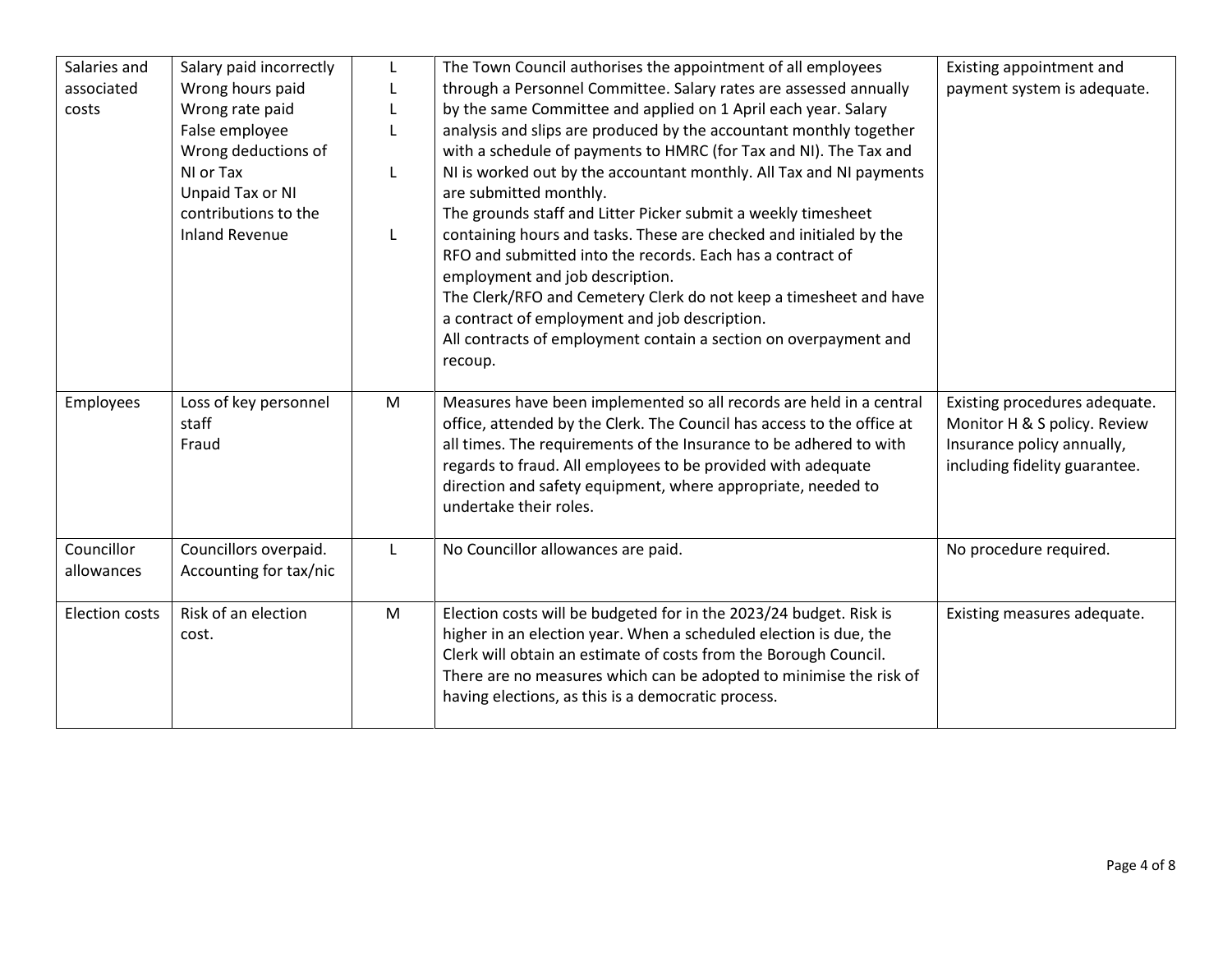| <b>VAT</b>                                                | Reclaiming/charging                                        | L | VAT is reclaimed quarterly. The Clerk/RFO analyses any VAT charged<br>on purchases within the expenditure of the Town Council and<br>maintains all VAT receipts within the Town Council's records. The VAT<br>Return is submitted from the accounts package under Making tax<br>Digital. The refund is received via BACS transfer and the RFO notifies<br>the Town Council at the next meeting. All documentation in relation<br>to the process is maintained in the Town Council's records.<br>VAT is charged on the sales of dog bags and food bags. | Existing procedures adequate.                                                                                                        |
|-----------------------------------------------------------|------------------------------------------------------------|---|--------------------------------------------------------------------------------------------------------------------------------------------------------------------------------------------------------------------------------------------------------------------------------------------------------------------------------------------------------------------------------------------------------------------------------------------------------------------------------------------------------------------------------------------------------|--------------------------------------------------------------------------------------------------------------------------------------|
| Annual return                                             | Submit within time<br>limits to avoid charges              | L | The Annual Return is submitted annually. After the internal audit the<br>Annual Return is signed by the auditor, referred to the Council for<br>approval and sent to the External Auditor within the time limit.                                                                                                                                                                                                                                                                                                                                       | Existing procedures adequate.                                                                                                        |
| Legal powers                                              | Illegal activity or<br>payments                            | L | All activity and payments within the powers of the Town Council to<br>be resolved and minuted at a full Parish Council meetings, and to<br>include reference to the powers used, if not already done so in the<br>budget. The annual budget to reference the powers used for regular<br>payments made.                                                                                                                                                                                                                                                 | Existing procedures adequate.                                                                                                        |
| Minutes/<br>Agendas/<br>Notices<br>Statutory<br>documents | Accuracy, and legality<br><b>Business conduct</b>          | L | Minutes and agenda are produced in the prescribed method by the<br>Clerk and adhere to the legal requirements and best practice<br>guidelines. Minutes are approved and signed at the following<br>meeting. Minutes and agendas are displayed according to the legal<br>requirements. Business conducted at Town Council meetings should<br>be managed by the Chair.                                                                                                                                                                                   | Existing procedures adequate.<br>Training/guidance given to the<br>Chair (if required). Members to<br>adhere to the Code of Conduct. |
| <b>Members</b><br>interests                               | Conflict of interest.<br>Register of members<br>interests. | L | Declarations of interest by members at Town Council meetings is a<br>regular agenda item to remind members of their duty.                                                                                                                                                                                                                                                                                                                                                                                                                              | Existing procedure adequate.<br>Members have responsibility<br>for this register.                                                    |
| Insurance                                                 | Adequacy, cost,<br>compliance and fidelity<br>guarantee    | L | An annual review is undertaken of all insurance arrangements to<br>ensure best value and that adequate cover is being achieved. A 3<br>year insurance contract was approved on 6 July 2020.                                                                                                                                                                                                                                                                                                                                                            | Existing procedures adequate.                                                                                                        |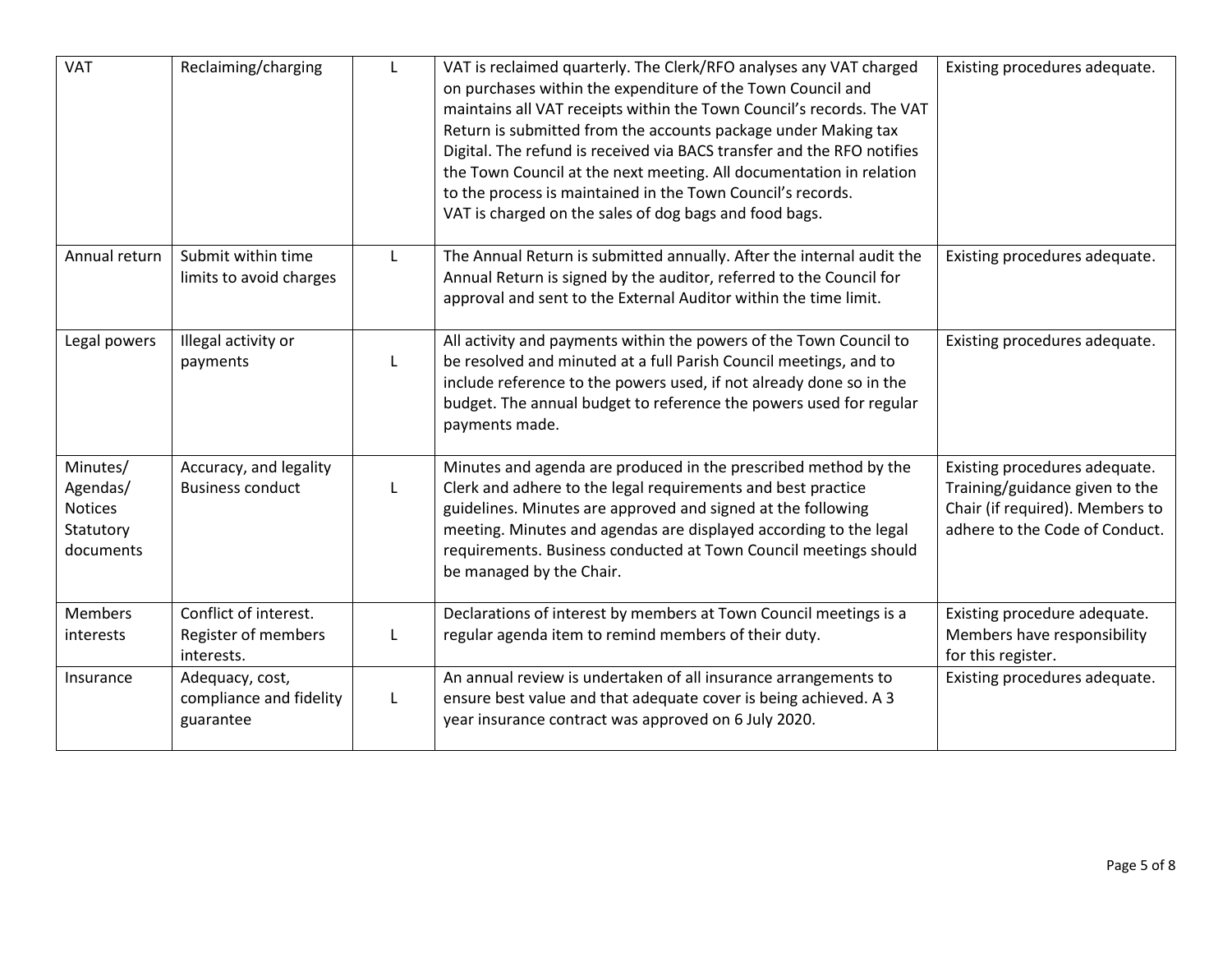| Data<br>Protection               | Policy                                                                                    | $\mathsf{L}$ | Reviewed May 2018 for new GDPR. The Town Council is registered<br>for Data Protection with the Information Commissioner.                                                                                                                                                                                                                                                                                                                                                                                                                                                              | Ensure registration<br>annually.                                                                            |
|----------------------------------|-------------------------------------------------------------------------------------------|--------------|---------------------------------------------------------------------------------------------------------------------------------------------------------------------------------------------------------------------------------------------------------------------------------------------------------------------------------------------------------------------------------------------------------------------------------------------------------------------------------------------------------------------------------------------------------------------------------------|-------------------------------------------------------------------------------------------------------------|
| Freedom of<br>Information<br>Act | Policy                                                                                    | L            | The Town Council has adopted the Model Publication Scheme. The<br>Town Council is aware that if a substantial request came in it could<br>create a number of additional hours work. The Town Council can<br>request a fee to supplement the extra hours.                                                                                                                                                                                                                                                                                                                              | Monitor any requests made<br>under FOI.                                                                     |
| Training                         | Lack of training can<br>lead to incorrect<br>decisions being taken<br>and misinformation. | L            | The Clerk/Cemetery Clerk/RFO/Office assistant should be provided<br>with relevant training, reference books and access to assistance and<br>legal advice required to carry out the role. The ground staff should<br>have adequate training for their roles and the equipment used. Town<br>Councillors should also be provided with training wherever applicable<br>(whether new or refresher). The Town Council is a member of NALC,<br>EALC & ICCM which is a source of information/training for many<br>aspects. It is useful but not essential for the Clerk to be CiLCA trained. | Consider regular training for<br>staff and Councillors. The Clerk<br>is CiLCA trained.                      |
| Audit-<br>internal               | Arrange once or twice<br>per year of which one<br>must coincide with the<br>annual return | L            | The Internal Auditor is appointed by the Council. Internal Auditor is<br>supplied with relevant documents to audit and the required form to<br>complete and sign.                                                                                                                                                                                                                                                                                                                                                                                                                     | Existing procedures adequate.                                                                               |
| Insurance -                      | Legal liability as<br>consequence of asset<br>ownership                                   | L            | Trees inspected by specialist contractor every two years. Play<br>equipment visually inspected weekly, quarterly and annually by own<br>staff and qualified inspectors. Playing fields, cemetery visually<br>inspected weekly by own staff. Portable electrical equipment tested<br>annually. The Council contracts a Health & Safety consultant.                                                                                                                                                                                                                                     | Existing procedures adequate.                                                                               |
| Councillors                      | Losing Councillors or<br>having more than 6<br>vacancies at any one<br>time               | M            | When a vacancy arises there is a legal process to follow. The<br>monitoring officer should be contacted. This either leads to an<br>election or the co-option process. An election is out of the Town<br>Council's control. The co-option process being with an advert,<br>acceptance of applications, consideration of applications and a co-<br>option vote held at a meeting. Appointment and formal co-option<br>then takes place. If there are more than 6 vacancies at any one time,<br>the Town Council would become inquorate.                                                | Existing procedures adequate.<br>Procedures determined by<br>Monitoring Officer at CBC must<br>be followed. |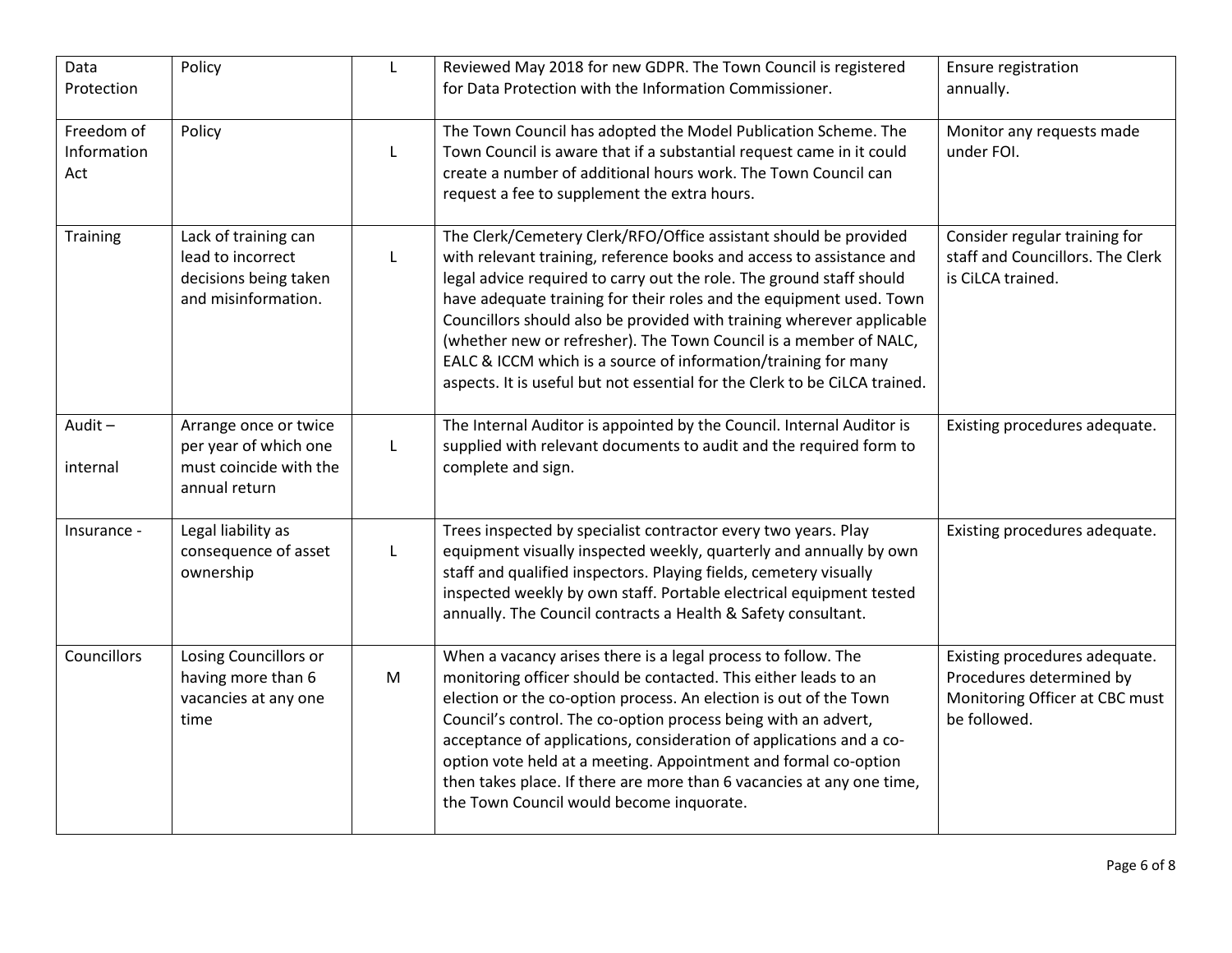| Potential risk of legal<br>Litigation<br>Public liability insurance covers general personal injury claims where<br>Insurance is adequate for<br>the Council is found to be at fault, but not spurious or frivolous claims<br>requirements but there is still a<br>action being taken<br>M<br>- these cannot be insured against. To date the Town Council has had<br>risk of other claims.<br>against the Town<br>Council<br>two claims against them. |  |
|------------------------------------------------------------------------------------------------------------------------------------------------------------------------------------------------------------------------------------------------------------------------------------------------------------------------------------------------------------------------------------------------------------------------------------------------------|--|
|------------------------------------------------------------------------------------------------------------------------------------------------------------------------------------------------------------------------------------------------------------------------------------------------------------------------------------------------------------------------------------------------------------------------------------------------------|--|

| PHYSICAL EQUIPMENT OR AREAS |                                                                                              |       |                                                                                                                                                                                                                                                                                                                                   |                                                                   |  |
|-----------------------------|----------------------------------------------------------------------------------------------|-------|-----------------------------------------------------------------------------------------------------------------------------------------------------------------------------------------------------------------------------------------------------------------------------------------------------------------------------------|-------------------------------------------------------------------|--|
| Subject                     | Risk(s) Identified                                                                           | H/M/L | <b>Management/Control of Risk</b>                                                                                                                                                                                                                                                                                                 | <b>Review/Assess/Revise</b>                                       |  |
| Assets                      | Loss or damage<br>Risk/damage to third<br>party(ies) property                                |       | An annual review of assets is undertaken for insurance provision,<br>storage and maintenance provisions.                                                                                                                                                                                                                          | Existing procedures adequate.<br>Asset register updated annually. |  |
| Maintenance                 | Poor performance of<br>assets or amenities Loss<br>of Income Risk/damage<br>to third parties |       | All assets owned by the Town Council are regularly reviewed,<br>inspected and maintained as required. All repairs and relevant<br>expenditure for any repair is actioned/authorised in accordance with<br>the current procedures of the Town Council. Assets are insured.                                                         | Existing procedures adequate.                                     |  |
| Notice<br>boards            | Risk of damage by<br>accident or vandalism                                                   |       | The Town Council has four notice boards which are inspected regularly<br>when notices are posted.                                                                                                                                                                                                                                 | Existing procedures adequate.                                     |  |
| Street<br>furniture         | See assets                                                                                   |       | See assets                                                                                                                                                                                                                                                                                                                        | See assets.                                                       |  |
| Meeting<br>location         | Adequacy. Health &<br>Safety                                                                 |       | The Town Council's meetings are held in the Council Chambers within<br>the Council office. The premises and facilities are maintained by the<br>Town Council and are considered to be adequate for the Clerk, staff,<br>Councillors and Public who attend from Health & Safety, Disability<br>Discrimination and comfort aspects. | Existing procedures adequate.                                     |  |